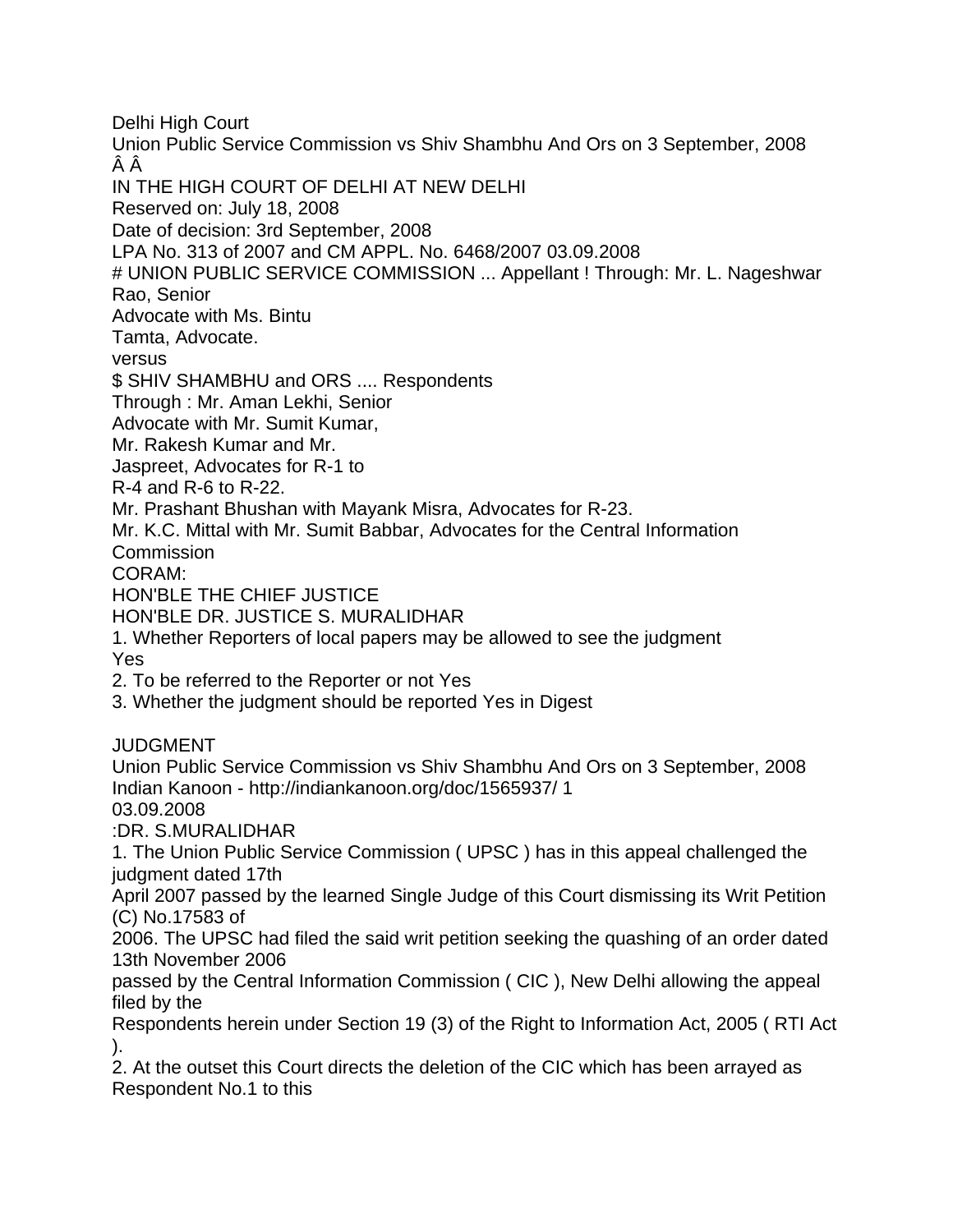appeal, consequent upon it being arrayed as such in the writ petition. This Court has repeatedly issued practice

directions stressing that a judicial or quasi-judicial body or Tribunal whose order is challenged in a writ

petition (and thereafter possibly in appeal) ought not to itself be impleaded as a party respondent. The only

exception would be if malafides are alleged against any individual member of such authority or Tribunal in

which case again it would be such member, and not the authority/Tribunal, who may be impleaded as a

respondent. Accordingly the cause title of the present appeal will read as Union Public Service Commission v.

Shiv Shambhu and Ors.

3. The Respondents herein were candidates who had appeared in the Civil Services (Preliminary)

Examination, 2006. The Civil Services Examination (CSE) - which is in two parts, a preliminary examination

followed by a Main examination - is a competitive examination held every year by the UPSC, a constitutional

authority under Article 320 of the Constitution of India. The successful candidates are, in the order of their

merit, recruited to the Indian Administrative Service, Indian Foreign Service, Indian Police Service and

non-technical Civil Services. Pursuant to the recommendations of the Kothari Committee in 1974-77, which

was constituted by the central government, changes were introduced in the pattern of the CSE. This was

followed by another review carried out by the Satish Chandra Committee in 1988-89 whereafter certain other

changes were introduced. Importantly one of the recommendations made by the Kothari Committee was in

regard to adopting of scaling of marks for different papers using appropriate statistical techniques.

4. The CSE preliminary examination has two objective type papers: a general studies paper of 50 marks and

one optional subject of 300 marks. This serves as a screening test for the Civil Services (Main) Examination.

On an average, around 400,000 candidates sit for the CSE preliminary examination every year. It is conducted

at approximately 940 centres in 45 different cities in the country. For the optional paper of 300 marks in the

preliminary examination, a candidate can choose one of the 23 subjects in various disciplines like Social

Sciences, Physical Sciences, Life Sciences, Business Studies, Engineering, Medical Sciences etc. At the end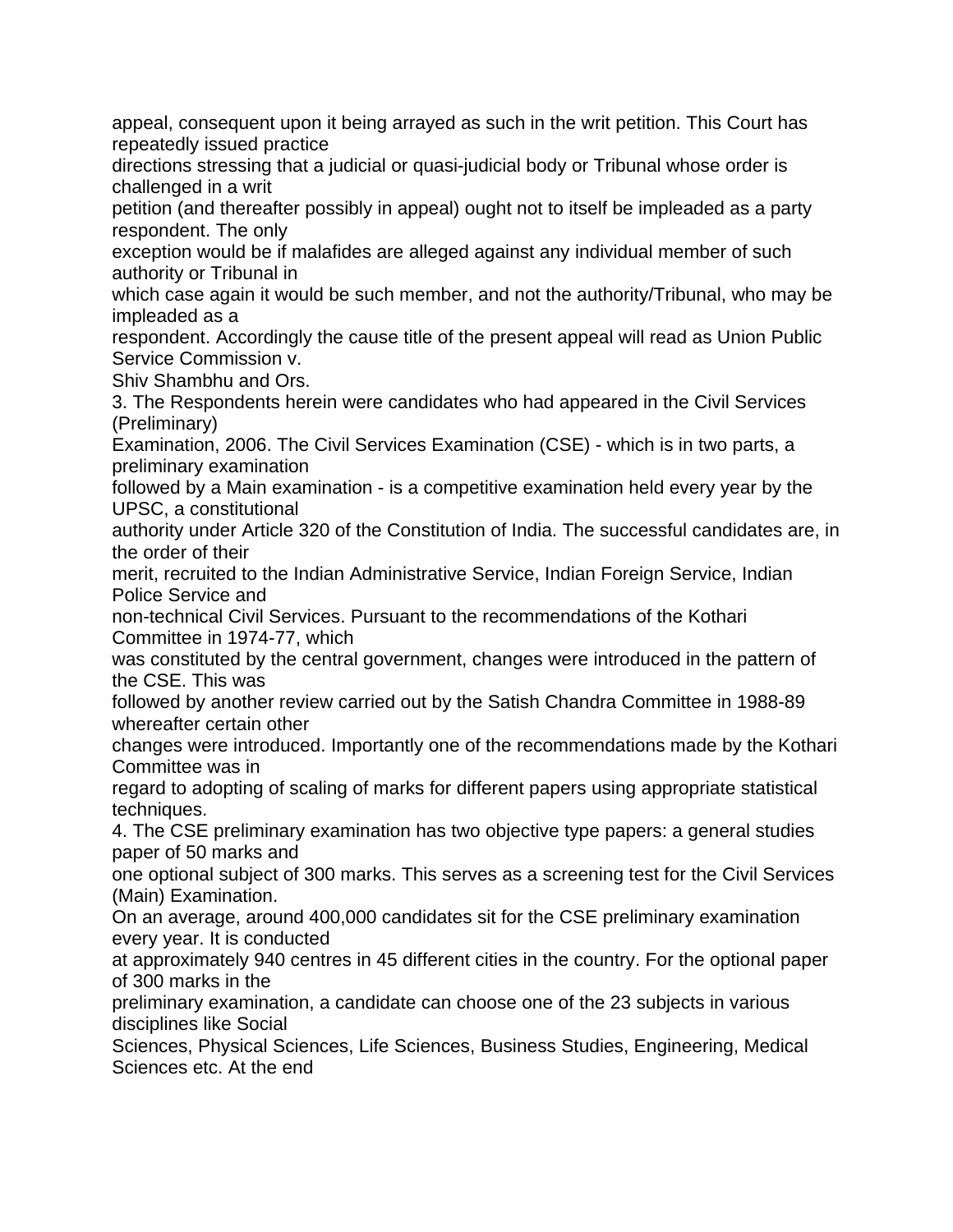of the preliminary examination a short list of candidates, arranged in the order of merit, is prepared to the

extent of 12 to 13 times the number of vacancies. Each year there is likely to be different cut off marks for

each optional subject depending on the level of overall performance and the comparative level of difficulty in

that subject.

5. As far as the present dispute is concerned, its genesis lay in the applications made by Respondents herein to

the UPSC in August 2006 seeking the following information:

(a) copy of the cut off marks list for optional subject and General Studies. (b) separate cut-off marks for every

subject and for General Studies by different categories such as General, OBC, SC, ST including copies of the

relevant documents.

(c) details of the marks obtained by the candidate in the preliminary examination.

(d) the modal answers for each series of every subject. (e) the reason for retaking the examination for Public

Administration optional subject on 18th June 2006.

Union Public Service Commission vs Shiv Shambhu And Ors on 3 September, 2008 Indian Kanoon - http://indiankanoon.org/doc/1565937/ 2

6. The Central Public Information Officer ( CPIO ) of the UPSC declined to provide the information sought

under (a) to (d) above and gave the following reasons:

2. In this regard, I am to state that the information sought by you forms part of Commissions crucial secrets

and intellectual property under Section 8(1)(d) of the RTI Act, 2005. The information requested by you is in

the nature of secret documents under Section 8(2) of the RTI Act 2005 and there being no public interest

requiring its disclosure, it cannot be disclosed as the disclosure would harm the protected interests. I am to

further state that the disclosure of this information shall irreparably undermine the integrity, strength and

efficacy of the competitive public examination systems of paramount significant conducted by the UPSC.

3. I am to further invite your attention to para 8 (iv) of the Commission s Notice, which appeared in the

Special Supplement of Employment News dated 3rd December 2005 which is reproduced below:

Candidates are informed that as the Preliminary Examination is only a screening test, no marks sheets will be

supplied to successful or unsuccessful candidates and no correspondence will be entertained by the

Commission, in this regard.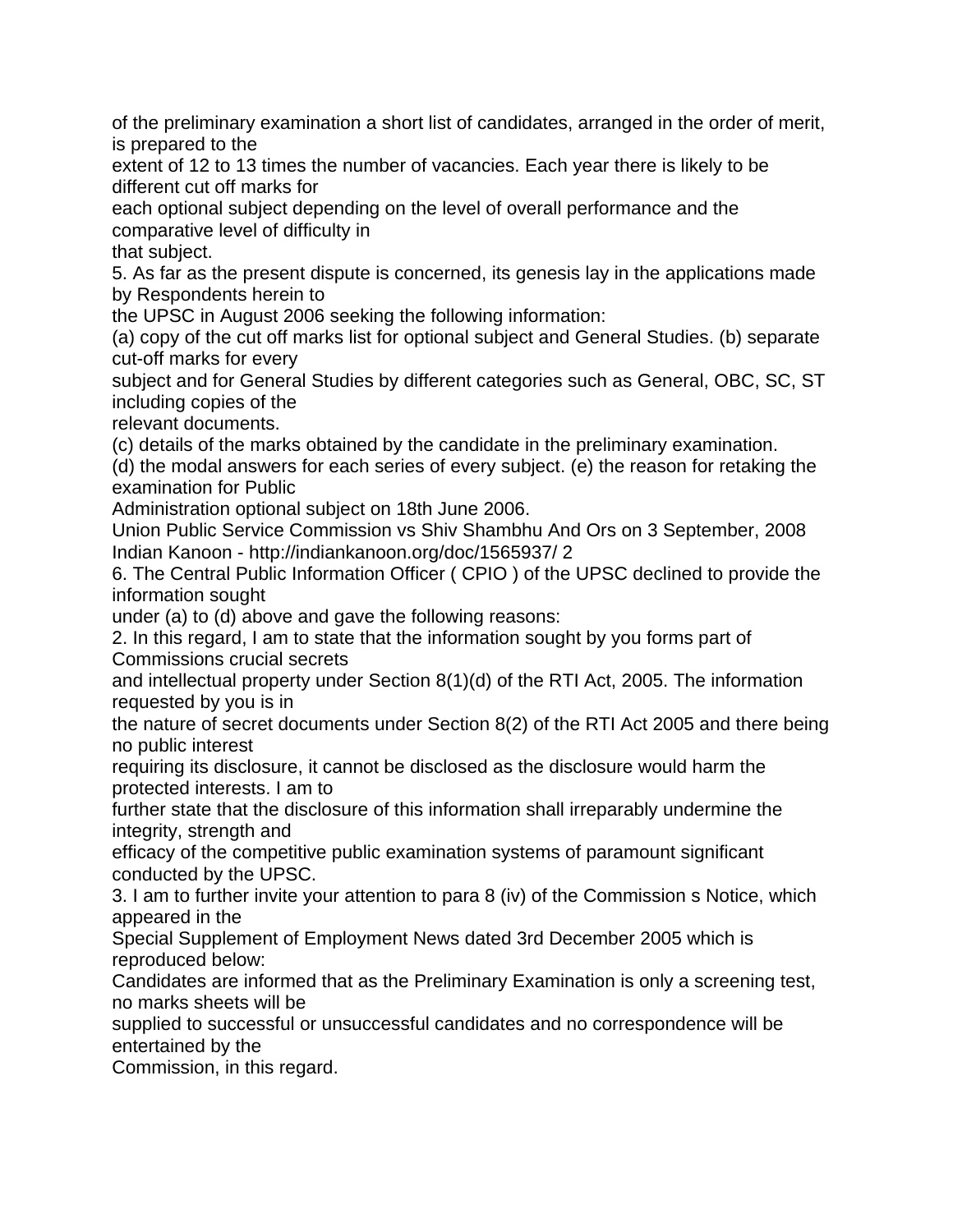7. The appeal to the Appellate Authority of the UPSC was rejected by an order dated 20th October 2006. In

the said order it was, inter alia, explained by the Appellate Authority as under:

10.1 . The undersigned notes that CS (P) is a highly competitive examination which caters to the requirement

of recruitment of civil servants of wide spectrum of background. Keeping in view the peculiar nature of

examination, the candidates are allowed an option to select any one optional subject out of 23 options for the

examination. Therefore, the process of evaluation of performance of candidates in such varied subjets

involves designing a meticulous system of balancing the degree of difficulty of individual subjects so as to

evenly evaluate the performance of the candidates. This process has been designed by the Commission after

years of expertise and consultation with the subject experts. The disclosure of individual scores of candidates

along with the keys of questions papers would have wider implications to the extent of derailing the entire

structure and process of Civil Services Examination. Further, the sharing of complex intricacies on evaluation

of performance in various optional subjects would seriously endanger the process of secrecy and

confidentiality of the Civil services Examination.

8. In the order passed by the Appellate Authority the following further justification was offered:

10.3 The issue regarding procedure/ methodology to be followed by Public Service Commissions in

conducting its examinations has been extensively deliberated upon by the Hon ble Supreme Court in the Civil

Appeal No. 8609 of 2003. In arriving at the decision of not to share the information solicited by the applicant,

reliance has been placed by the Authority on the observations as reproduced below by the Hon ble Supreme

Court in the Civil Appeal mentioned above.

In that view of the matter, we do not think that the application of scaling formula to the examinations in

question was either arbitrary or illegal. The selection of the candidates was done in a better way. Moreover,

this formula was adopted by the Uttar Pradesh Public Service Commission (U.P.P.S.C.) after an expert study

and in such matters, the Court cannot sit in judgment and interfere with the same unless it is proved that it was

an arbitrary and unreasonable exercise of power and the selection itself was done contrary to the rules.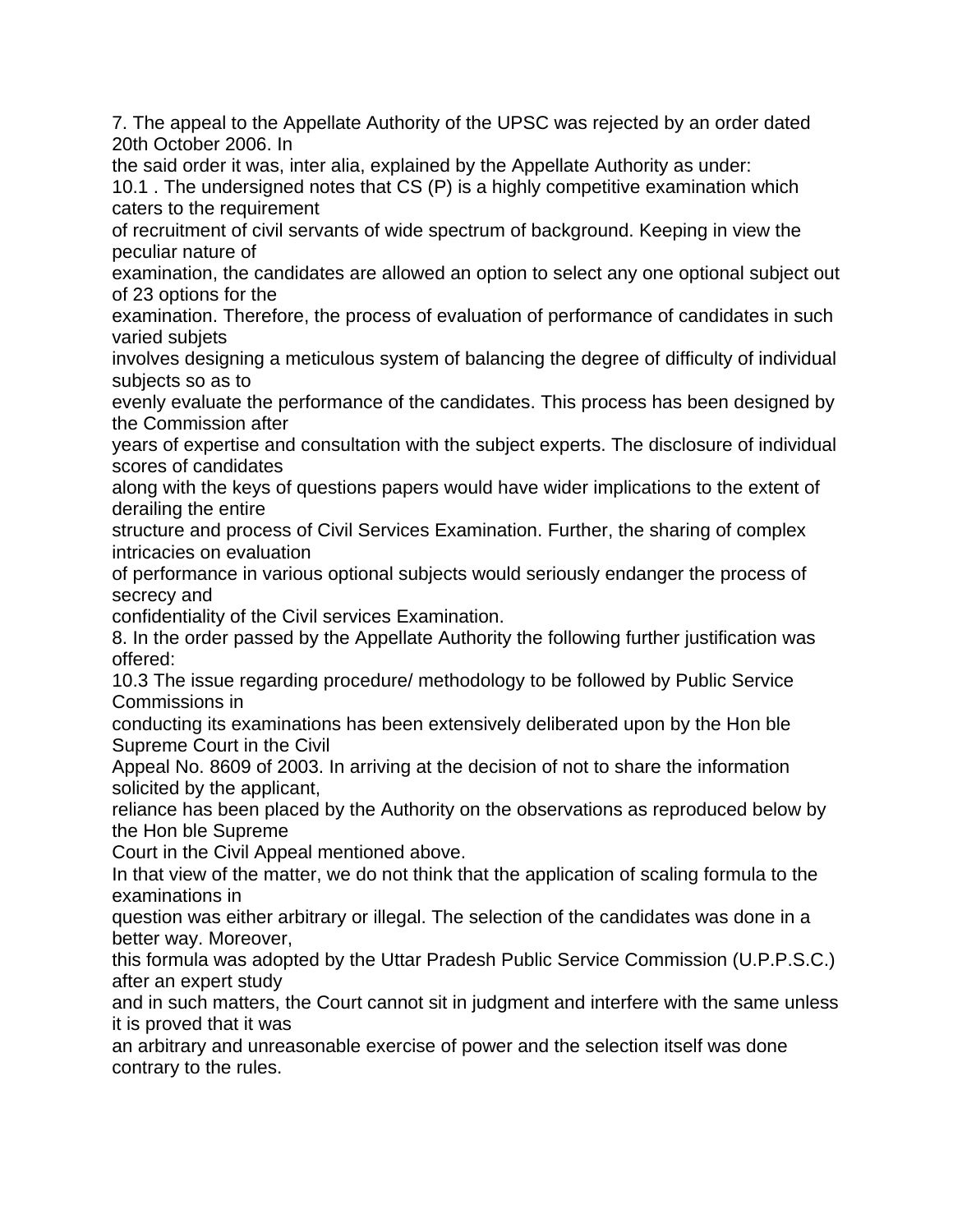Ultimately, the agency conducting the examination has to consider as to which method should be preferred

and adopted having regard to the myriad situations that may arise before them.

9. Aggrieved by the order of the Appellate Authority the Respondents filed an appeal before the CIC. After

discussing the provisions of the RTI Act, the CIC concluded that the question papers prepared by the subject

experts for the UPSC were original literary works and that as such the copyright therein vested in the UPSC

and further that under Section 8(1) (d) RTI Act, the CIC could order that it should not be disclosed. However,

Union Public Service Commission vs Shiv Shambhu And Ors on 3 September, 2008 Indian Kanoon - http://indiankanoon.org/doc/1565937/ 3

under the same provision the competent authority was empowered to make the disclosure of the material if it

was satisfied that larger public interest so warranted. Accordingly, the CIC directed as under:

i) The UPSC shall, within two weeks from the date of this order, disclose the marks assigned to each of the

applicants for the Civil Services Preliminary Examination 2006 in General Studies and in Option Papers; and

ii) The UPSC, within two weeks from the date of this order, shall also disclose the cut-off marks fixed in

respect of the General Studies paper and in respect of each of the Option Papers and if no such cut-off marks

are there, it shall disclose the subject-wise marks assigned to short-listed candidates; and iii) The UPSC shall

examine and consider under Section 8 (1) (d) of the RTI Act the disclosure of the scaling system as it involves

larger public interest in providing a level playing field for all aspirants and shall place the matter before the

Competent Authority within one month from the date of this order. This will also cover the issue of disclosure

of model answers, which we recommend should in any case be made public from time to time. In doing so, it

shall duly take into account the provisions of Section 9 of the RTI Act.

10. Aggrieved by the order of the Appellate Authority the UPSC filed W.P. (C) No.17583 of 2006 in this

Court. The UPSC submitted before the learned Single Judge that since the optional subject was not common

to all the candidates and could be one of the 23 offered, a methodology has to be developed to make the marks

obtained in the different subjects comparable across candidates. This necessitated deployment of the

methodology of scaling of marks. A certain scientific formula was used for scaling of the marks and as such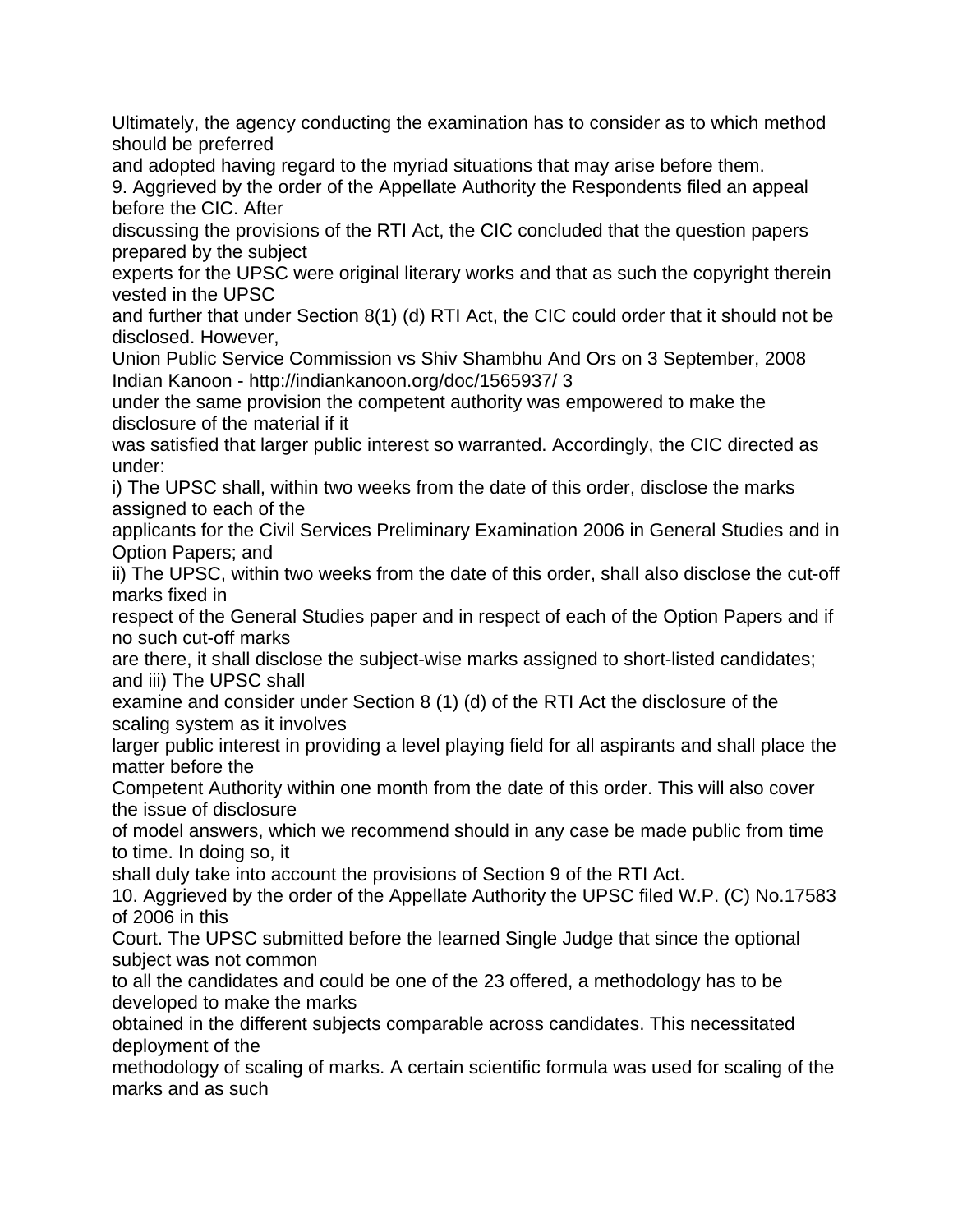the cut off was implemented subsequent to the examination. According to the UPSC if the cut off marks, the

individual marks and the key answers to the questions were disclosed, it would enable unscrupulous

candidates to reverse engineer and arrive at the scaling system which was a carefully guarded secret.

According to the UPSC this would undermine the very object of selecting the best candidate. It was further

argued before the learned Single Judge that the disclosure of the cut off marks or the scaling method would

enable short cut techniques by coaching institutes which would reduce the examination process to the level of

mere surmising rather than being a test of substantive knowledge. The UPSC also provided the learned Single

Judge information concerning the screening methodology in a sealed cover.

11. Learned counsel for the Respondents submitted before the learned Single Judge that there was nothing

secret about the scaling method since it had already been disclosed by the UPSC in an affidavit dated 20th

March 2007 filed by it before the Supreme Court in SLP (Civil) No. 23723 of 2002 (Union Public Service

Commission v. Satish Chandra Dixit). In the said affidavit the UPSC had explained that the scaling system

followed by the Uttar Pradesh PSC was a linear method known as the Standard Deviation method whereas

what was followed by the UPSC was the Normalized Equi-percentile method.

12. After going through the contents of the sealed cover the learned Single Judge found that the scaling

methodology deployed by the UPSC stood already disclosed in its counter affidavit filed in the Supreme

Court. The learned Single Judge rejected the argument that if the information was revealed a large number of

dummy candidates would be made to take the examination by unscrupulous coaching institutes which would

result in the alteration of scaling of marks in certain specific subjects, thereby depriving meritorious students

in other papers from qualifying. The learned Single Judge held: 22 The sealed marks, employing the

methodology revealed by the UPSC before the Supreme Court, is clearly dependent upon the number of

candidates. This is inherent in the formula employed itself. However, what the UPSC seems to ignore is that

the cut-off mark itself would change. The scaling methodology adopted by them, which seeks at normalizing

the distribution curve, would take care of the abnormalities (skewness) caused by the dummy candidates, if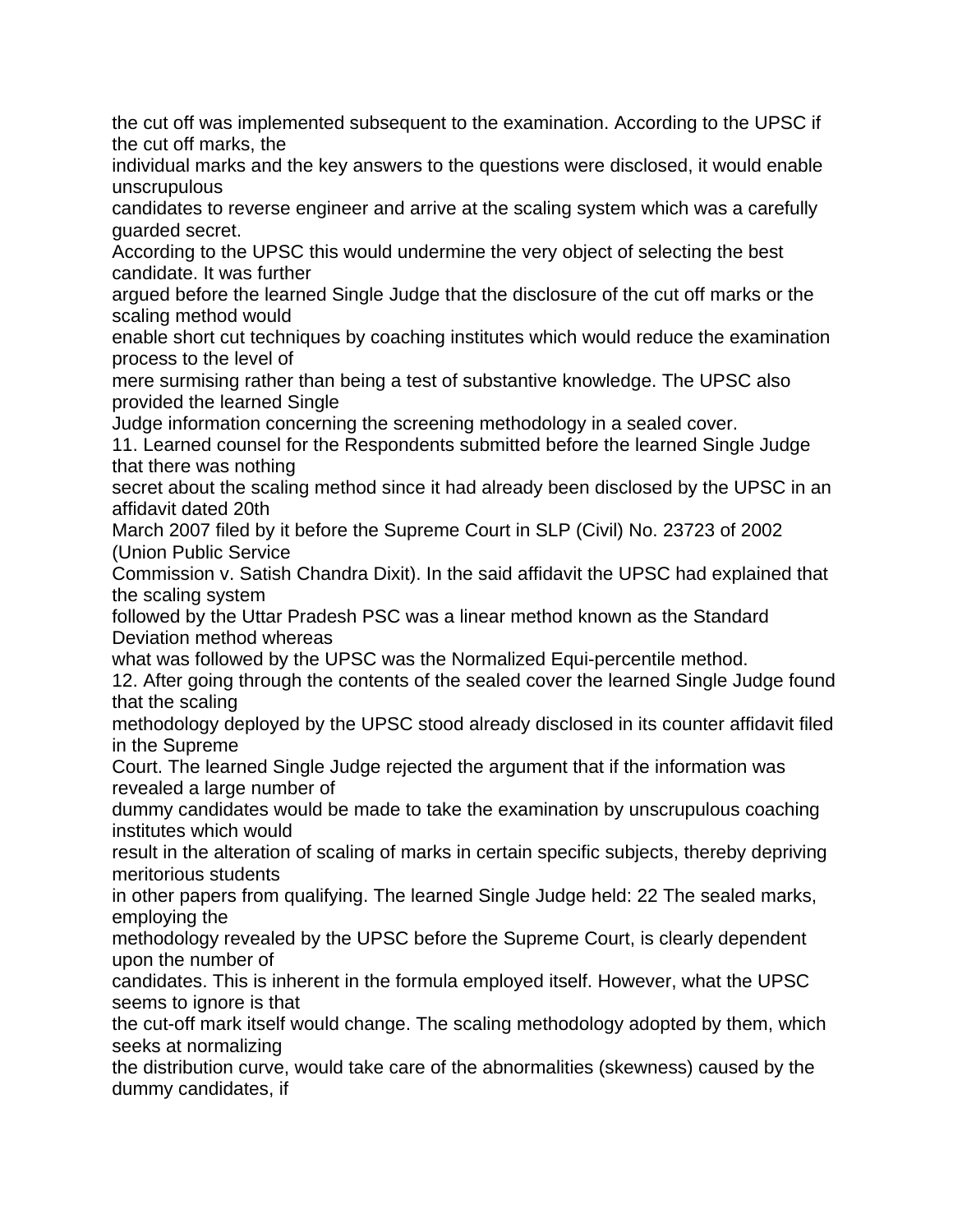any.

13. As regards the likely misuse of this information by the coaching institutes, the learned Single Judge

observed:

23. It is important to note that prior to the examination, the cut-off mark would not be known. Nor would it be

known to any of the coaching institutes as to how many candidates are going to appear in each of the optional

Union Public Service Commission vs Shiv Shambhu And Ors on 3 September, 2008 Indian Kanoon - http://indiankanoon.org/doc/1565937/ 4

papers. Apart from this, it would also not be known to anybody as to what the performance of any candidate

would be in each of the papers. It is, therefore, unfathomable that the coaching institutes would be able to

undermine the system of examination by disclosure of the cut-off mark of the previous and the actual marks of

the candidates of the previous year when the marks obtained in any year by different candidates is

independent of the marks obtained by candidates in any other year. The examination for each year is entirely

independent of the examinations of the other years. So, the data of one year would have no bearing on the data

for the next year. The question papers would be different; the candidates would be different; the composition

of the number of candidates taking each of the optional papers would be different. The cut-off mark would not

be known prior to the examination and, therefore, revealing the data sought by the respondents 2 to 24 in the

present case would, in my view, have no bearing on the sanctity of the examination system.

14. By the impugned judgment the learned Single Judge declined to interfere with the directions given by CIC

except that direction (ii) issued by the CIC was modified to the extent that the cut off marks for the combined

total of raw General Studies marks and scaled optional paper marks was not required to be disclosed.

Direction (iii) was modified to the extent that UPSC would be required to disclose the model answers.

15. We have heard the submissions of Mr. L. Nageshwar Rao, learned Senior Advocate appearing for the

UPSC, Mr. Aman Lekhi, learned Senior Advocate for the respondents 1 to 22 and Mr. Prashant Bhushan,

learned counsel for the respondent No.22 (these numbers of the Respondents stand changed in view of the

deletion of the CIC as a party respondent).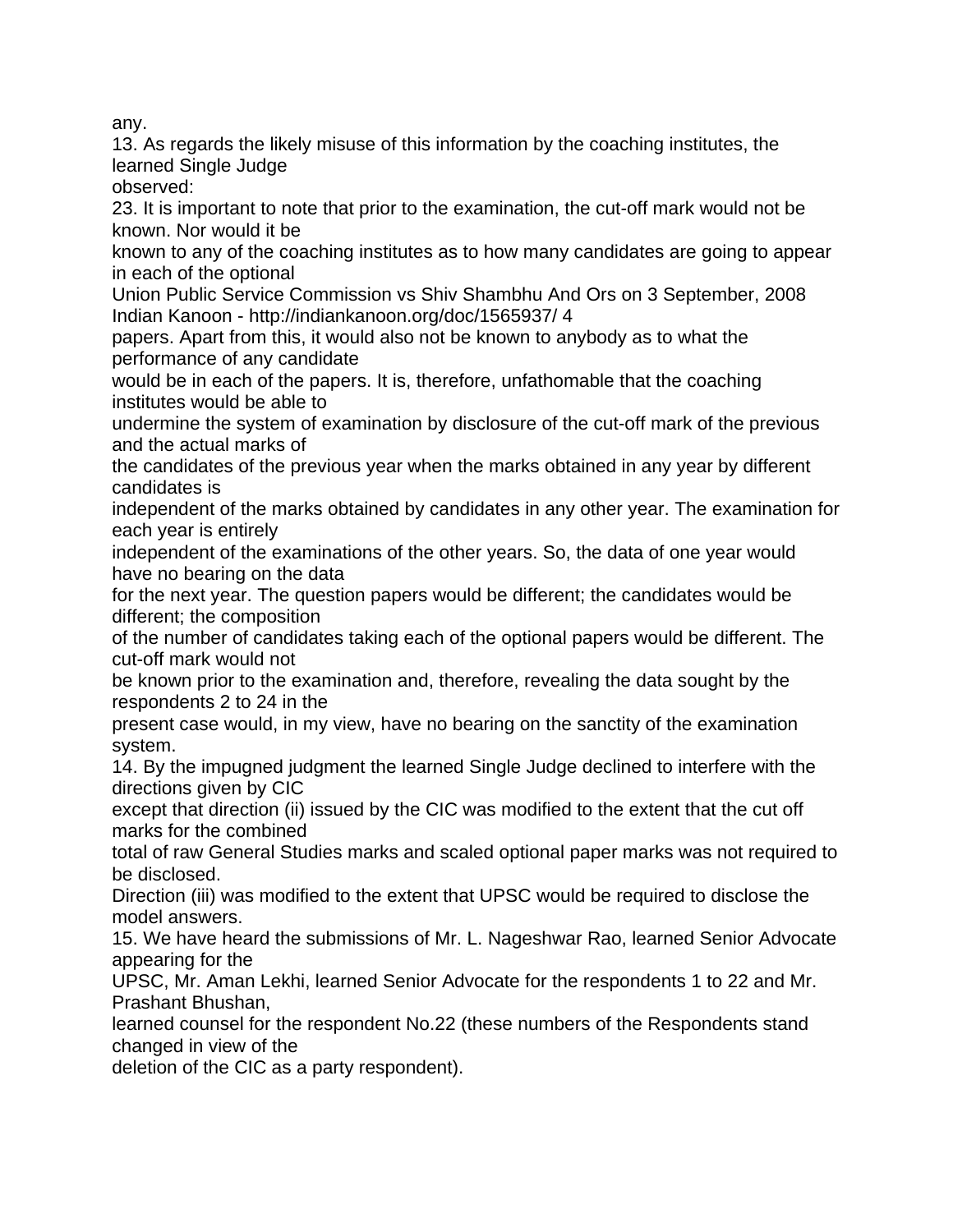16. Mr. Rao, learned Senior Advocate reiterated the submissions made on behalf of the UPSC before the

learned Single Judge. We were also given in a sealed cover containing three confidential notes describing the

details of the Scheme of the Civil Services (Preliminary) Examination, the scaling methodology used by the

UPSC and a note explaining how the disclosure of the individual marks, cut- off marks and solution keys in

respect of the Civil Services (Preliminary) Examination can lead to deciphering of the scaling formulation

thus undermining the efficacy of the system.

17. At the outset we wish to observe that a perusal of the documents submitted by the UPSC in a sealed cover,

are not of such a nature that can be characterised as secret, or of a type the disclosure of which would not be in

public interest. As regards the scaling methodology, as already been pointed out by the learned Single Judge,

this is no different from what already stands disclosed by the UPSC to the Supreme Court in its counter

affidavit filed in SLP (C) No. 23723 of 2002 and is therefore in the public domain. As regards the

apprehension expressed by the UPSC that the scaling formulation could be deciphered first once the cut-off

marks and solution keys in respect of individual subject disclosed, we fail to understand how if such

information is deciphered in relation to the examination that has already been conducted, somehow it would

enable the manipulation of the results of a preliminary examination to be held in future. 18. The central thrust of the argument of Mr. Rao was that armed with the information relating to the 2006

Preliminary Examination, coaching institutes across the country would somehow able to anticipate the

subjects in which, if dummy candidates are fielded, there could be a skewing of the results. According to him,

the UPSC apprehends that in a particular subject, by getting a large number of dummy candidates to perform

badly, the working of scaling methodology which is already known would result in an unfair advantage to

candidates opting for that paper. As a corollary it would result in severe prejudice and an unintended

disadvantage to a meritorious students opting for other subjects.

19. This argument has only to be stated to be rejected. It is really impossible to imagine how the coaching

institutes can somehow anticipate the levels of difficulty in a particular subject in a future examination and